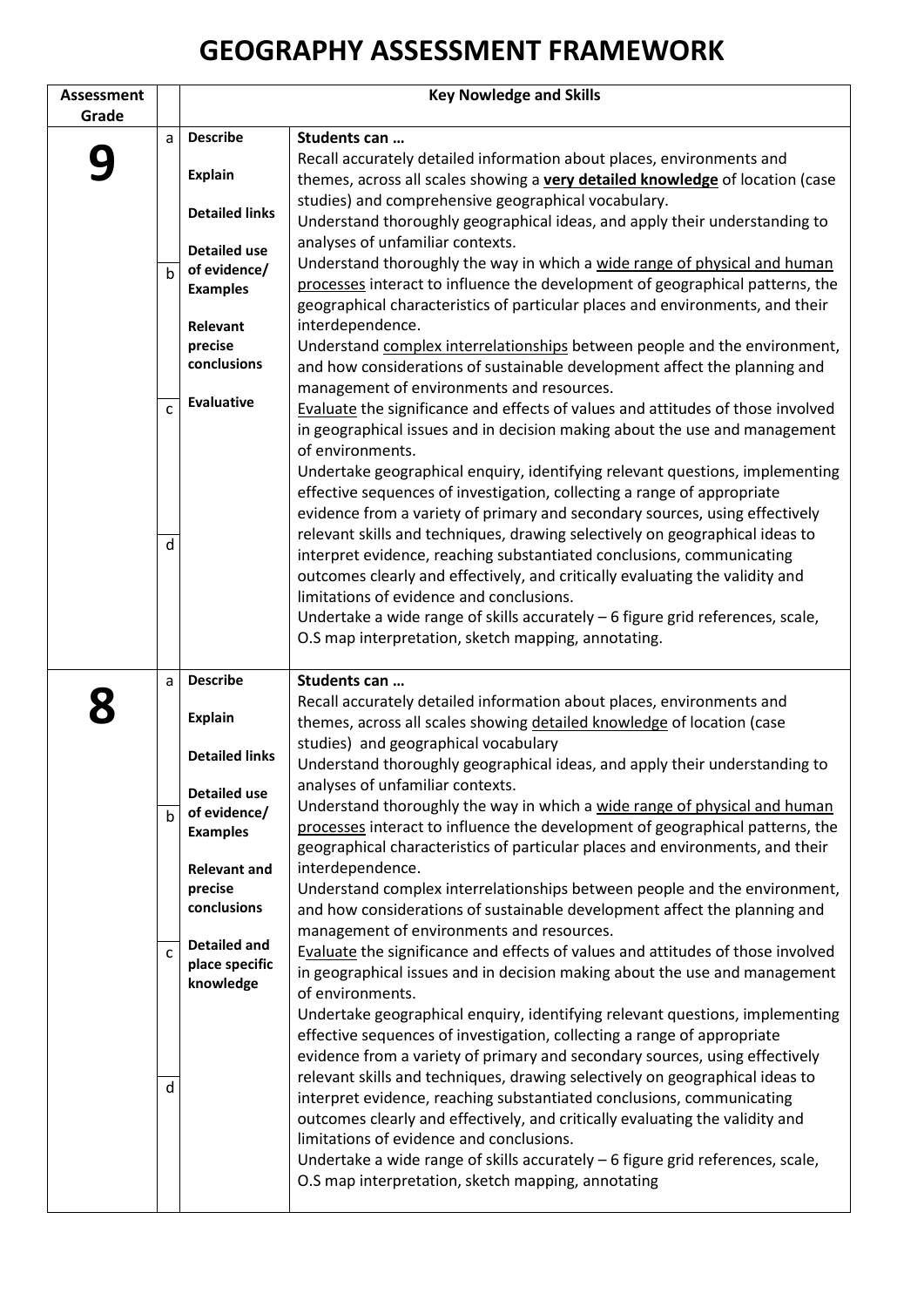| a<br>$\mathsf{h}$<br>$\mathsf{C}$<br>d | <b>Describes</b><br><b>Explains</b><br><b>Clear links in</b><br>answers<br>Clear use of<br>evidence/<br><b>Examples</b><br><b>Evaluates</b><br>Clear<br>conclusions<br><b>Detailed</b><br>knowledge | Students can<br>Recall accurately detailed information about places, environments and<br>themes, across all scales showing detailed knowledge of location (case<br>studies) and geographical vocabulary<br>Understand thoroughly geographical ideas, and apply their understanding to<br>analyses of unfamiliar contexts.<br>Understand thoroughly the way in which a wide range of physical and human<br>processes interact to influence the development of geographical patterns, the<br>geographical characteristics of particular places and environments, and their<br>interdependence.<br>Understand complex interrelationships between people and the environment,<br>and how considerations of sustainable development affect the planning and<br>management of environments and resources.<br>Evaluate the significance and effects of values and attitudes of those involved<br>in geographical issues and in decision making about the use and management<br>of environments.<br>Undertake geographical enquiry, identifying relevant questions, implementing<br>effective sequences of investigation, collecting a range of appropriate<br>evidence from a variety of primary and secondary sources, using effectively<br>relevant skills and techniques, drawing selectively on geographical ideas to<br>interpret evidence, reaching substantiated conclusions, communicating<br>outcomes clearly and effectively, and critically evaluating the validity and<br>limitations of evidence and conclusions.<br>Undertake a wide range of skills accurately - 6 figure grid references, scale,<br>O.S map interpretation, sketch mapping, annotating |
|----------------------------------------|-----------------------------------------------------------------------------------------------------------------------------------------------------------------------------------------------------|-----------------------------------------------------------------------------------------------------------------------------------------------------------------------------------------------------------------------------------------------------------------------------------------------------------------------------------------------------------------------------------------------------------------------------------------------------------------------------------------------------------------------------------------------------------------------------------------------------------------------------------------------------------------------------------------------------------------------------------------------------------------------------------------------------------------------------------------------------------------------------------------------------------------------------------------------------------------------------------------------------------------------------------------------------------------------------------------------------------------------------------------------------------------------------------------------------------------------------------------------------------------------------------------------------------------------------------------------------------------------------------------------------------------------------------------------------------------------------------------------------------------------------------------------------------------------------------------------------------------------------------------------------------------|
| a<br>Ŋ<br>$\mathsf{C}$<br>d            | <b>Describe</b><br><b>Explain</b><br>Link<br>Use of<br>evidence/<br>examples to<br>support<br><b>Analyses</b><br>Informed<br>conclusions<br><b>Clear and</b><br>correct<br>knowledge                | Students can<br>Recall accurately detailed information about places, environments and<br>themes, across all scales showing a fairly detailed knowledge of location (case<br>studies) and geographical vocabulary.<br>Understand geographical ideas, and apply their understanding to analyses of<br>unfamiliar contexts.<br>Understand the way in which a wide range of physical and human processes<br>interact to influence the development of geographical patterns, the<br>geographical characteristics of particular places and environments, and their<br>interdependence.<br>Understand many interrelationships between people and the environment,<br>and how considerations of sustainable development affect the planning and<br>management of environments and resources.<br>Understand the significance and effects of values and attitudes of those<br>involved in geographical issues and in decision making about the use and<br>management of environments.<br>Undertake geographical enquiry, identifying relevant questions, implementing<br>effective sequences of investigation, collecting a range of appropriate<br>evidence from a variety of primary and secondary sources, using effectively<br>relevant skills and techniques, drawing selectively on geographical ideas to<br>interpret evidence, reaching substantiated conclusions, communicating<br>outcomes clearly and effectively, and critically evaluating the validity and<br>limitations of evidence and conclusions.<br>Undertake a range of skills accurately $-6$ figure grid references, scale, O.S<br>map interpretation, sketch mapping, annotating.                 |
| a                                      | <b>Describe</b><br>(clear)<br>Explain (clear)<br><b>Concludes</b>                                                                                                                                   | Students can<br>Recall reasonably accurately information about places, environments and<br>themes, at a range of scales, and show some knowledge of location (case<br>studies) and geographical vocabulary.<br>Understand geographical ideas in a variety of physical and human contexts.                                                                                                                                                                                                                                                                                                                                                                                                                                                                                                                                                                                                                                                                                                                                                                                                                                                                                                                                                                                                                                                                                                                                                                                                                                                                                                                                                                       |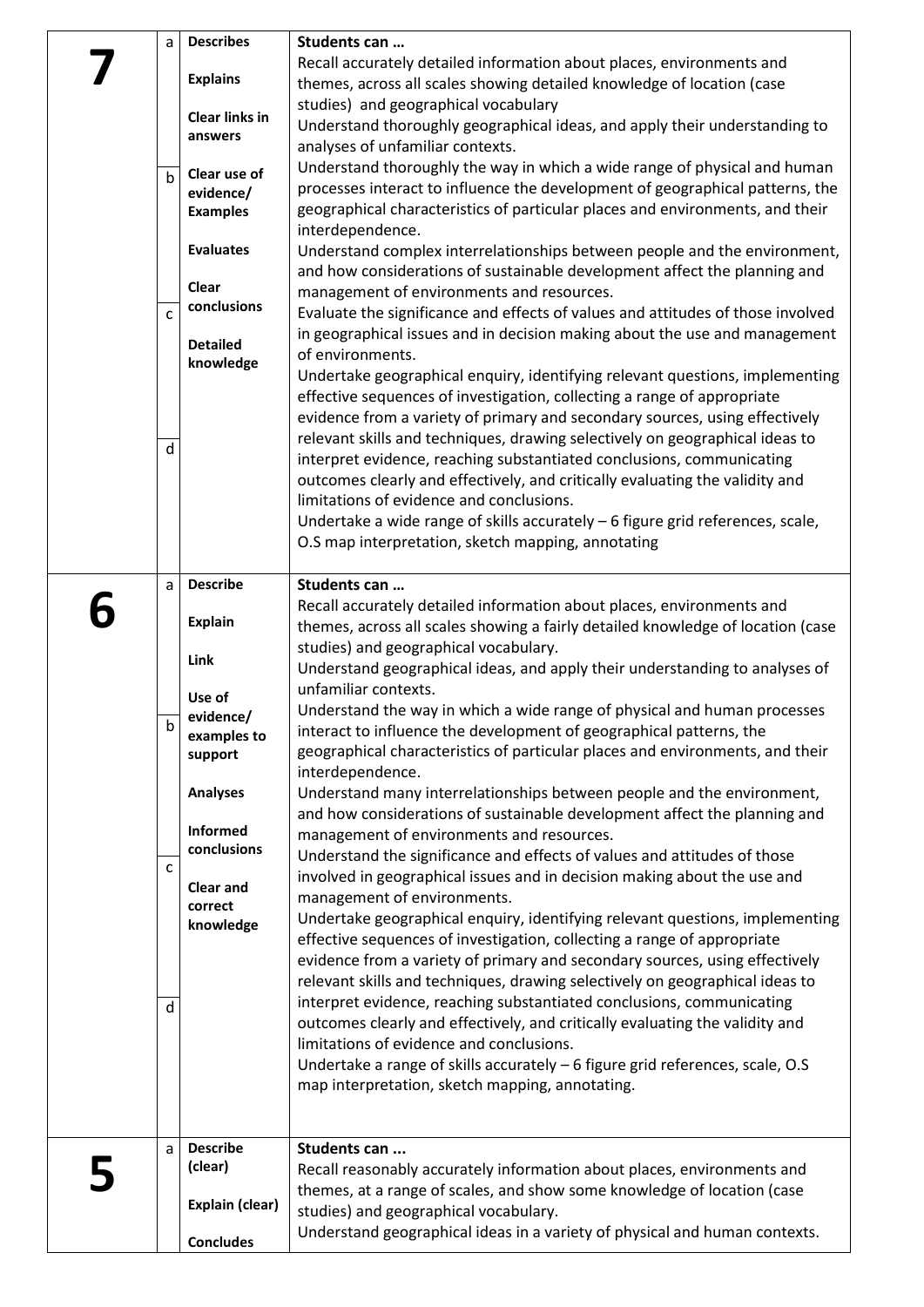| $\mathsf{b}$<br>$\mathsf{C}$<br>d | (clear)<br><b>Analysis</b><br>Evaluation-<br>(some<br>evidence<br>used)                                                                                      | Understand a range of physical and human processes and their contribution<br>to the development of geographical patterns, the geographical characteristics<br>of particular places and environments, and their interdependence.<br>Understand interrelationships between people and the environment and<br>appreciate that considerations of sustainable development affect the planning<br>and management of environments and resources.<br>Understand the effects of values and attitudes of those involved in<br>geographical issues and in decision-making about the use and management of<br>environments.<br>Undertake geographical enquiry, identifying questions or issues, suggesting<br>appropriate sequences of investigation, collecting appropriate evidence from<br>a variety of primary and secondary sources, using a range of relevant skills and<br>techniques, reaching plausible conclusions, communicating outcomes, and<br>appreciating some of the limitations of evidence and conclusions.<br>Undertake some of the following skills accurately - grid references, scale, O.S<br>map interpretation, sketch mapping, annotating                                                                                                                                                                                                                                                                                              |
|-----------------------------------|--------------------------------------------------------------------------------------------------------------------------------------------------------------|------------------------------------------------------------------------------------------------------------------------------------------------------------------------------------------------------------------------------------------------------------------------------------------------------------------------------------------------------------------------------------------------------------------------------------------------------------------------------------------------------------------------------------------------------------------------------------------------------------------------------------------------------------------------------------------------------------------------------------------------------------------------------------------------------------------------------------------------------------------------------------------------------------------------------------------------------------------------------------------------------------------------------------------------------------------------------------------------------------------------------------------------------------------------------------------------------------------------------------------------------------------------------------------------------------------------------------------------------------------------------------------------------------------------------------------------------|
| a<br>b<br>$\mathsf{C}$<br>d       | <b>Describe</b><br>Start to<br>explain (use<br>of clear<br>reasons)<br>Conclude<br>Analyse<br><b>Evaluate</b><br><b>Starts to Link</b><br>Clear<br>Knowledge | Students can<br>Recall reasonably accurately information about places, environments and<br>themes, at a range of scales, and show some knowledge of location (case<br>studies) and geographical vocabulary.<br>Understand geographical ideas in a variety of physical and human contexts.<br>Understand a range of physical and human processes and their contribution<br>to the development of geographical patterns, the geographical characteristics<br>of particular places and environments, and their interdependence.<br>Understand interrelationships between people and the environment and<br>appreciate that considerations of sustainable development affect the planning<br>and management of environments and resources.<br>Understand the effects of values and attitudes of those involved in<br>geographical issues and in decision-making about the use and management of<br>environments.<br>Undertake geographical enquiry, identifying questions or issues, suggesting<br>appropriate sequences of investigation, collecting appropriate evidence from<br>a variety of primary and secondary sources, using a range of relevant skills and<br>techniques, reaching plausible conclusions, communicating outcomes, and<br>appreciating some of the limitations of evidence and conclusions.<br>Undertake some of the following skills accurately - grid references, scale, O.S<br>map interpretation, sketch mapping, annotating |
| a<br>$\mathbf b$<br>$\mathsf{C}$  | <b>Describe</b><br>Start to<br>explain<br>(simple)<br>Start to<br>analyse<br>Start to<br>evaluate<br><b>Basic</b><br>knowledge                               | Students can<br>Recall some information about places, environments and themes, at a range<br>of scales, and show some knowledge of location (case studies) and basic<br>geographical vocabulary.<br>Understand some geographical ideas in a variety of physical and human<br>contexts.<br>Understand a range of physical and human processes and their contribution<br>to the development of geographical patterns, the geographical characteristics<br>of particular places and environments, and their interdependence.<br>Understand some interrelationships between people and the environment<br>and appreciate that considerations of sustainable development affect the<br>planning and management of environments and resources.<br>Understand some of the effects of values and attitudes of those involved in<br>geographical issues and in decision-making about the use and management of<br>environments.<br>Undertake geographical enquiry, identifying questions or issues, suggesting<br>appropriate sequences of investigation, collecting appropriate evidence from                                                                                                                                                                                                                                                                                                                                                                |